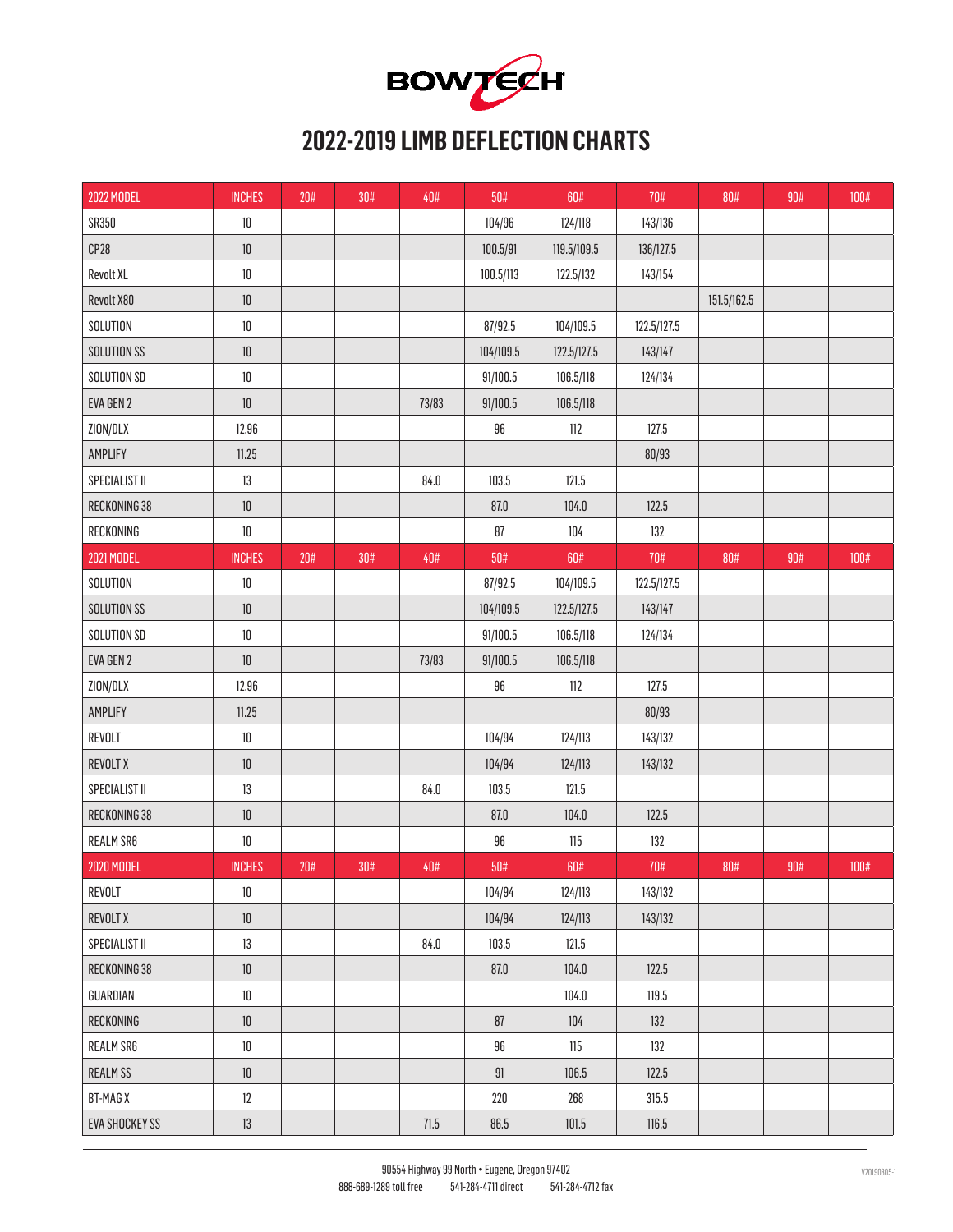

#### **2019-2017 LIMB DEFLECTION CHARTS**

| <b>CARBON ICON</b>     | 13            |     |                                        |      | 84.5                                                                 | 98.5  | 112.5 |     |     |      |
|------------------------|---------------|-----|----------------------------------------|------|----------------------------------------------------------------------|-------|-------|-----|-----|------|
| <b>CARBON ROSE</b>     | 13            |     |                                        | 73.5 | 89.5                                                                 | 105.5 |       |     |     |      |
| CONVERGENCE            | 12.25         |     |                                        |      | 8-70# Limb Type T48; 77.5 Deflection (right), 67.5 Deflection (left) |       |       |     |     |      |
| 2019 MODEL             | <b>INCHES</b> | 20# | 30#                                    | 40#  | 50#                                                                  | 60#   | 70#   | 80# | 90# | 100# |
| RECKONING              | $10\,$        |     |                                        |      | 87                                                                   | 104   | 132   |     |     |      |
| REALM SR6              | $10\,$        |     |                                        |      | 96                                                                   | 115   | 132   |     |     |      |
| <b>REALMSS</b>         | $10\,$        |     |                                        |      | 91                                                                   | 106.5 | 122.5 |     |     |      |
| REALM                  | $10\,$        |     |                                        |      | 87                                                                   | 104   | 119.5 |     |     |      |
| <b>REALMX</b>          | $10\,$        |     |                                        |      | 91                                                                   | 106.5 | 122.5 |     |     |      |
| <b>BT-MAG X</b>        | 12            |     |                                        |      | 220                                                                  | 268   | 315.5 |     |     |      |
| <b>FANATIC 3.0 32"</b> | 13            |     |                                        | 122  | 156.5                                                                | 191.5 | 225.5 |     |     |      |
| <b>FANATIC 3.0 29"</b> | 13            |     |                                        | 92.5 | 117.5                                                                | 143.5 | 170.5 |     |     |      |
| <b>EVA SHOCKEY SS</b>  | 13            |     |                                        | 71.5 | 86.5                                                                 | 101.5 | 116.5 |     |     |      |
| <b>CARBON ICON</b>     | 13            |     |                                        |      | 84.5                                                                 | 98.5  | 112.5 |     |     |      |
| <b>CARBON ROSE</b>     | 13            |     |                                        | 73.5 | 89.5                                                                 | 105.5 |       |     |     |      |
| CONVERGENCE            | 12.25         |     |                                        |      | 8-70# Limb Type T48; 77.5 Deflection (right), 67.5 Deflection (left) |       |       |     |     |      |
| <b>2018 MODEL</b>      | <b>INCHES</b> | 20# | 30#                                    | 40#  | 50#                                                                  | 60#   | 70#   | 80# | 90# | 100# |
| REALM                  | $10\,$        |     |                                        |      | 87                                                                   | 104   | 119.5 |     |     |      |
| <b>REALMX</b>          | $10\,$        |     |                                        |      | 91                                                                   | 106.5 | 122.5 |     |     |      |
| <b>BT-MAGX</b>         | 12            |     |                                        |      | 220                                                                  | 268   | 315.5 |     |     |      |
| REIGN 6                | $12\,$        |     |                                        |      | 159.5                                                                | 195   | 231   |     |     |      |
| REIGN 7                | 12            |     |                                        |      | 159.5                                                                | 195   | 231   |     |     |      |
| BT-MAG                 | 12            |     |                                        |      | 191                                                                  | 234.5 | 278.5 |     |     |      |
| <b>FANATIC 3.0 32"</b> | $13\,$        |     |                                        | 122  | 156.5                                                                | 191.5 | 225.5 |     |     |      |
| <b>FANATIC 3.0 29"</b> | 13            |     |                                        | 92.5 | 117.5                                                                | 143.5 | 170.5 |     |     |      |
| <b>EVA SHOCKEY SS</b>  | 13            |     |                                        | 71.5 | 86.5                                                                 | 101.5 | 116.5 |     |     |      |
| <b>CARBON ICON</b>     | $13\,$        |     |                                        |      | 84.5                                                                 | 98.5  | 112.5 |     |     |      |
| <b>CARBON ROSE</b>     | $13\,$        |     |                                        | 73.5 | 89.5                                                                 | 105.5 |       |     |     |      |
| <b>FUEL</b>            | $12\,$        |     | 14-70# Limb Type T30; 122.5 Deflection |      |                                                                      |       |       |     |     |      |
| <b>2017 MODEL</b>      | <b>INCHES</b> | 20# | $30\#$                                 | 40#  | 50#                                                                  | 60#   | 70#   | 80# | 90# | 100# |
| REIGN 6                | $12\,$        |     |                                        |      | 159.5                                                                | 195   | 231   |     |     |      |
| REIGN 7                | 12            |     |                                        |      | 159.5                                                                | 195   | 231   |     |     |      |
| BT-MAG                 | $12\,$        |     |                                        |      | 191                                                                  | 234.5 | 278.5 |     |     |      |
| BT-X 31"               | 12            |     |                                        |      | 195                                                                  | 240.5 | 284.5 |     |     |      |
| <b>BT-X 28"</b>        | $12\,$        |     |                                        |      | 176                                                                  | 215.5 | 254   | 294 |     |      |
| <b>FANATIC 3.0 32"</b> | $13\,$        |     |                                        | 122  | 156.5                                                                | 191.5 | 225.5 |     |     |      |
| <b>FANATIC 3.0 29"</b> | $13\,$        |     |                                        | 92.5 | 117.5                                                                | 143.5 | 170.5 |     |     |      |
| PRODIGY                | $12\,$        |     |                                        |      | 142.5                                                                | 174.5 | 207.5 |     |     |      |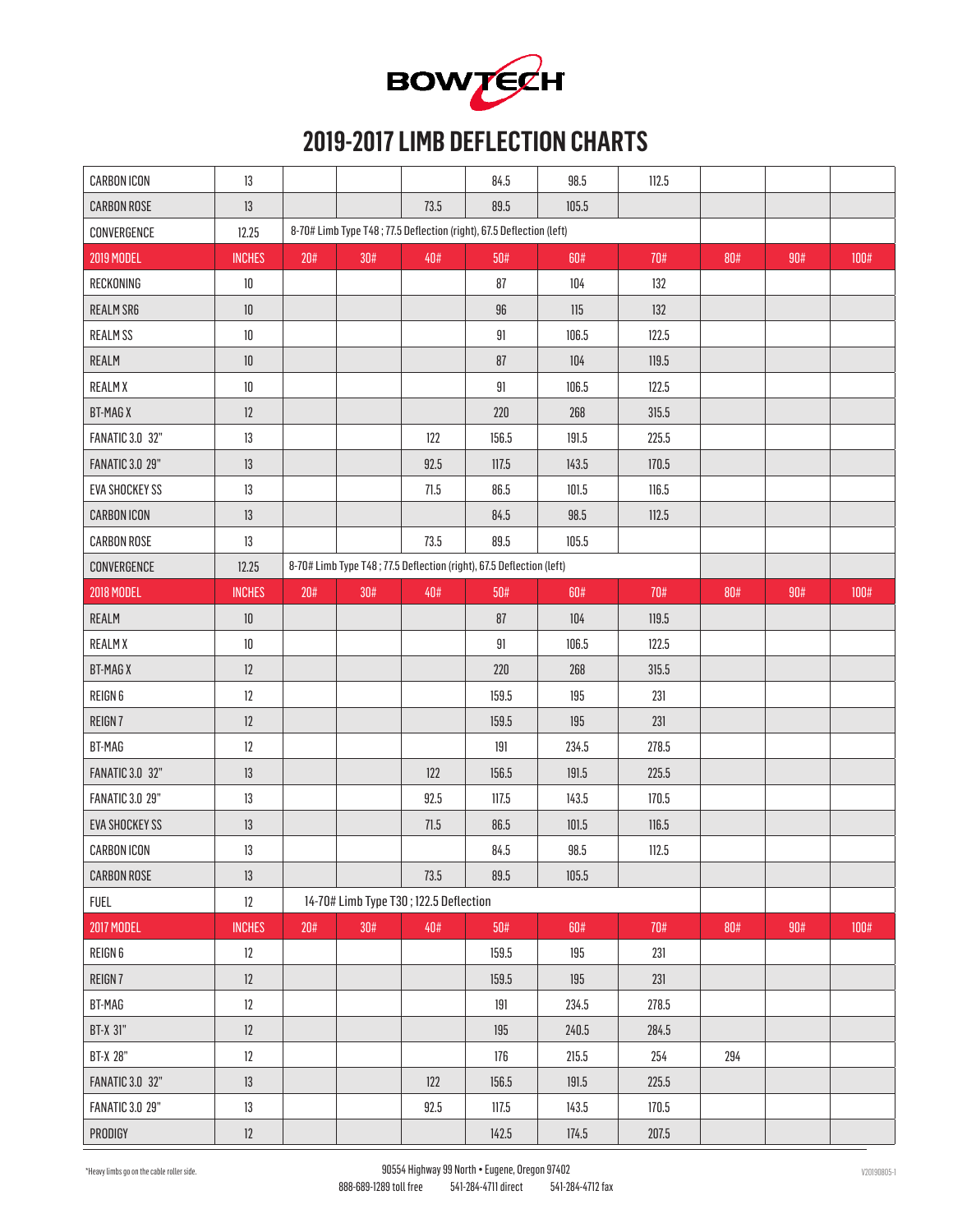

### **2016-2014 LIMB DEFLECTION CHARTS**

| BOSS                    | 12            |     |                                        |        | 174.5 | 207.5 | 243.5       |       |     |      |
|-------------------------|---------------|-----|----------------------------------------|--------|-------|-------|-------------|-------|-----|------|
| <b>EVA SHOCKEY SS</b>   | $13\,$        |     |                                        | 71.5   | 86.5  | 101.5 | 116.5       |       |     |      |
| <b>CARBON ICON</b>      | 13            |     |                                        |        | 84.5  | 98.5  | 112.5       |       |     |      |
| <b>CARBON ROSE</b>      | 13            |     |                                        | 73.5   | 89.5  | 105.5 |             |       |     |      |
| <b>FUEL</b>             | 12            |     | 14-70# Limb Type T30; 122.5 Deflection |        |       |       |             |       |     |      |
| <b>2016 MODEL</b>       | <b>INCHES</b> | 20# | 30#                                    | 40#    | 50#   | 60#   | 70#         | 80#   | 90# | 100# |
| <b>BT-X 31"</b>         | 12            |     |                                        |        | 193   | 235   | 278.5       | 322.5 |     |      |
| <b>BT-X 28"</b>         | 12            |     |                                        |        | 171   | 207.5 | 246.5       | 284.5 |     |      |
| PRODIGY                 | 12            |     |                                        |        | 142.5 | 174.5 | 207.5       |       |     |      |
| <b>BOSS</b>             | 12            |     |                                        |        | 174.5 | 207.5 | 243.5       |       |     |      |
| <b>FANATIC 2.0 32"</b>  | 13            |     |                                        | 122    | 156.5 | 191.5 | 225.5       |       |     |      |
| <b>FANATIC 2.0 29"</b>  | 13            |     |                                        | 92.5   | 117.5 | 143.5 | 170.5       |       |     |      |
| <b>EVA SHOCKEY SS</b>   | $13\,$        |     |                                        | 71.5   | 86.5  | 101.5 | 116.5       |       |     |      |
| <b>CARBON ICON</b>      | 13            |     |                                        |        | 84.5  | 98.5  | 112.5       |       |     |      |
| <b>CARBON ROSE</b>      | $13\,$        |     |                                        | 73.5   | 89.5  | 105.5 |             |       |     |      |
| <b>FUEL</b>             | 12            |     | 14-70# Limb Type T30; 122.5 Deflection |        |       |       |             |       |     |      |
| <b>2015 MODEL</b>       | <b>INCHES</b> | 20# | $30\#$                                 | 40#    | 50#   | 60#   | 70#         | 80#   | 90# | 100# |
|                         |               |     |                                        |        |       |       |             |       |     |      |
| PRODIGY                 | $12\,$        |     |                                        |        | 142.5 | 174.5 | 207.5       |       |     |      |
| BOSS                    | 12            |     |                                        |        | 174.5 | 207.5 | 243.5       |       |     |      |
| FANATIC                 | 13            |     |                                        | 108    | 137   | 166   | 195         |       |     |      |
| <b>RPM 360</b>          | 12            |     |                                        |        | $171$ | 207.5 | 244         |       |     |      |
| <b>CARBON OVERDRIVE</b> | 12.375        |     |                                        |        | 93    | 109   | 126         |       |     |      |
| <b>EVA SHOCKEY SS</b>   | $13\,$        |     |                                        | $71.5$ | 86.5  | 101.5 | 116.5       |       |     |      |
| <b>CARBON ICON</b>      | 13            |     |                                        |        | 84.5  | 98.5  | 112.5       |       |     |      |
| CARBON ROSE             | 13            |     |                                        | 73.5   | 89.5  | 105.5 |             |       |     |      |
| <b>FUEL</b>             | $12\,$        |     | 14-70# Limb Type T30; 122.5 Deflection |        |       |       |             |       |     |      |
| <b>2014 MODEL</b>       | <b>INCHES</b> | 20# | $30\#$                                 | 40#    | 50#   | 60#   | 70#         | 80#   | 90# | 100# |
| <b>RPM 360</b>          | 12            |     |                                        |        | 171   | 207.5 | 244         |       |     |      |
| CARBON OVERDRIVE        | 12.375        |     |                                        |        | 93    | 109   | 126         |       |     |      |
| EXPERIENCE              | 12            |     |                                        |        | 164   | 199.5 | 235         |       |     |      |
| <b>INSANITY CPXL</b>    | 12            |     |                                        |        | 167.5 | 204.5 | 243         | 278.5 |     |      |
| SPECIALIST              | 12            |     |                                        | 71     | 87    | 103   | 122 AB only |       |     |      |
| <b>CARBON KNIGHT</b>    | 13            |     |                                        |        | 86    | 101.3 | 116.5       |       |     |      |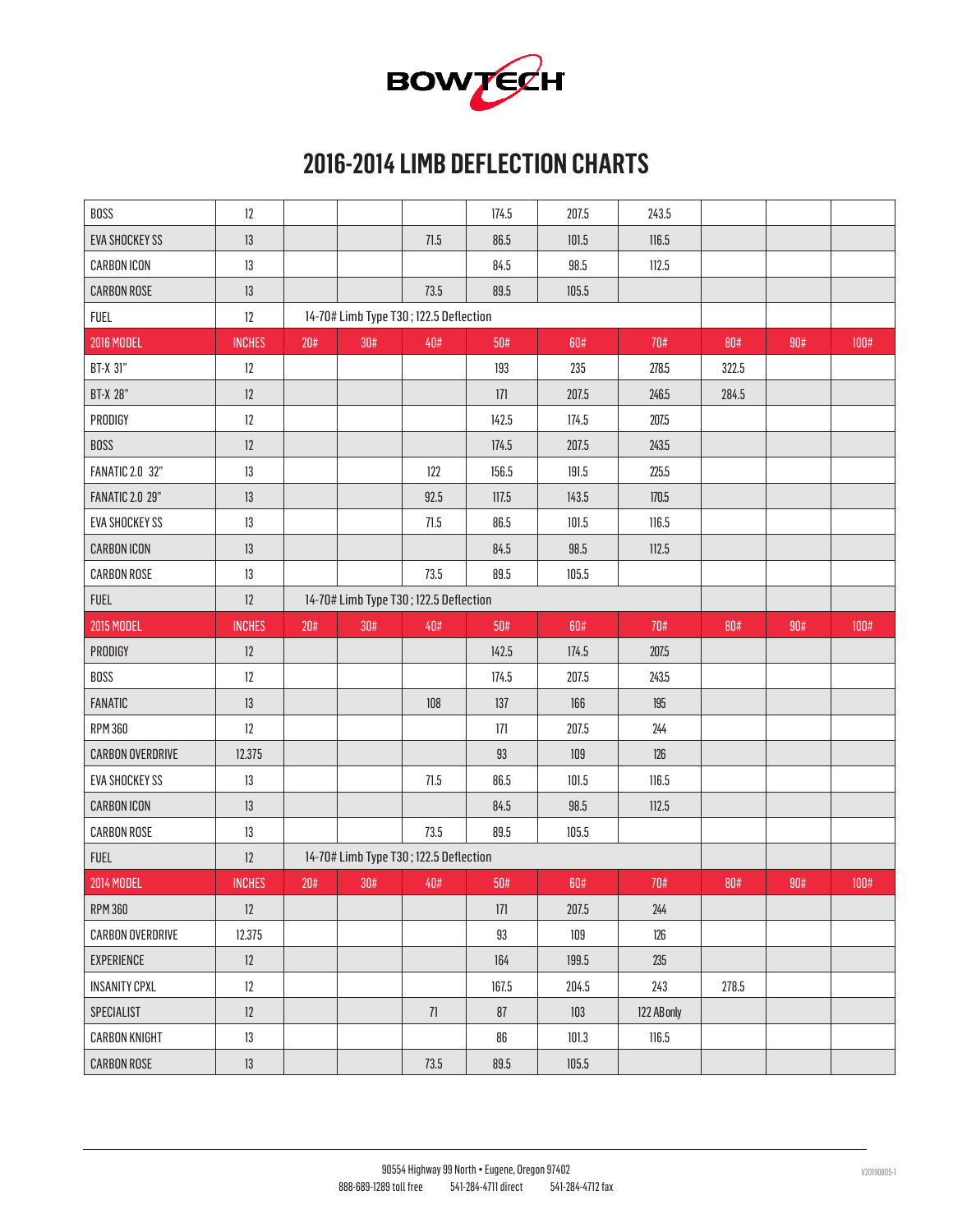

# **2013-2009 LIMB DEFLECTION CHARTS**

| <b>FUEL</b>          | 12            |     | 14-70# Limb Type T30; 122.5 Deflection |        |       |            |             |        |     |         |
|----------------------|---------------|-----|----------------------------------------|--------|-------|------------|-------------|--------|-----|---------|
| <b>2013 MODEL</b>    | <b>INCHES</b> | 20# | 30#                                    | 40#    | 50#   | 60#        | 70#         | 80#    | 90# | 100#    |
| <b>EXPERIENCE</b>    | 12            |     |                                        |        | 164   | 199.5      | 235         |        |     |         |
| <b>INSANITY CPX</b>  | 12            |     |                                        |        | 159   | 193        | 230.5       | 265    |     |         |
| <b>INSANITY CPXL</b> | 12            |     |                                        |        | 167.5 | 204.5      | 243         | 278.5  |     |         |
| SPECIALIST           | 12            |     |                                        | $71\,$ | 87    | 103        | 122 AB only |        |     |         |
| ASSASSIN             | 13            |     |                                        |        | 86    | 102        | $118\,$     |        |     |         |
| HEARTBREAKER         | 13            |     |                                        | 81     | 100   | $118$      |             |        |     |         |
| 2012 MODEL           | <b>INCHES</b> | 20# | 30#                                    | 40#    | 50#   | 60#        | 70#         | 80#    | 90# | 100#    |
| <b>INSANITY CPX</b>  | 12            |     |                                        |        | 159   | 193        | 230.5       | 265    |     |         |
| <b>INSANITY CPXL</b> | 12            |     |                                        |        | 167.5 | 204.5      | 243         | 278.5  |     |         |
| <b>INVASION CPX</b>  | 12            |     |                                        |        | 114   | 137.5      | 164         | 191    |     |         |
| SPECIALIST           | 12            |     |                                        | $71\,$ | 87    | 103        | 122 AB only |        |     |         |
| ASSASSIN             | 13            |     |                                        |        | 86    | 102        | $118$       |        |     |         |
| ASSASSIN SD          | $13\,$        |     |                                        | $81\,$ | 100   | 118        |             |        |     |         |
| HEARTBREAKER         | $13\,$        |     |                                        | $81\,$ | 100   | 118        |             |        |     |         |
| 2011 MODEL           | <b>INCHES</b> | 20# | 30#                                    | 40#    | 50#   | 60# 65#    | 70#         | $80\#$ | 90# | 100#    |
| <b>INVASION CPX</b>  | 12            |     |                                        |        | 114   | 137.5      | 164         | 191    |     |         |
| SPECIALIST           | 12            |     |                                        | $71\,$ | 87    | 103        | 122 AB only |        |     |         |
| DESTROYER 350        | 12            |     |                                        |        | 103   | 122 132    | 141.5       |        |     |         |
| DESTROYER 340        | $12\,$        |     |                                        |        | 103   | 122<br>132 | 141.5       |        |     |         |
| ASSASSIN             | 13            |     |                                        |        | 86    | 102        | $118$       |        |     |         |
| HEARTBREAKER         | 13            |     |                                        | $81\,$ | 100   | $118\,$    |             |        |     |         |
| SOLDIER              | 12            |     |                                        | $41$   |       | 65         |             |        |     |         |
| <b>2010 MODEL</b>    | <b>INCHES</b> | 20# | 30#                                    | 40#    | 50#   | 60# 65#    | 70#         | 80#    | 90# | 100#    |
| DESTROYER 350        | 12            |     |                                        |        | 103   | 122 132    | 141.5       |        |     |         |
| DESTROYER 340        | $12\,$        |     |                                        |        | 103   | 122 132    | 141.5       |        |     |         |
| ADMIRAL FLX          | 12            |     |                                        | 131    | 164.5 | 198        | 238         |        |     |         |
| CAPTAIN              | 12            |     |                                        |        | 173   | 209        | 242.5       |        |     |         |
| <b>SENTINEL FLX</b>  | 12            |     |                                        | 132.5  | 168.5 | 205.5      | 242         |        |     |         |
| BRIGADIER            | 12            |     |                                        | 85     | 106.5 | 128.5      | 152         |        |     |         |
| SWAT                 | 13            |     |                                        |        | 83    | 102        | 121         |        |     |         |
| AIR RAID             | 12            |     |                                        |        |       | $110\,$    | 127         |        |     |         |
| SNIPER               | 13            |     |                                        |        |       | 113        | 131         |        |     |         |
| SOLDIER              | 12            |     |                                        | 41     |       | $65\,$     |             |        |     |         |
| <b>2009 MODEL</b>    | <b>INCHES</b> | 20# | 30#                                    | 40#    | 50#   | 60#        | 70#         | 80#    | 90# | $100\#$ |
| ADMIRAL              | 12            |     |                                        | 130    | 165   | 200        | 234         |        |     |         |
| CAPTAIN              | $12\,$        |     |                                        |        | 173   | $209\,$    | 242.5       |        |     |         |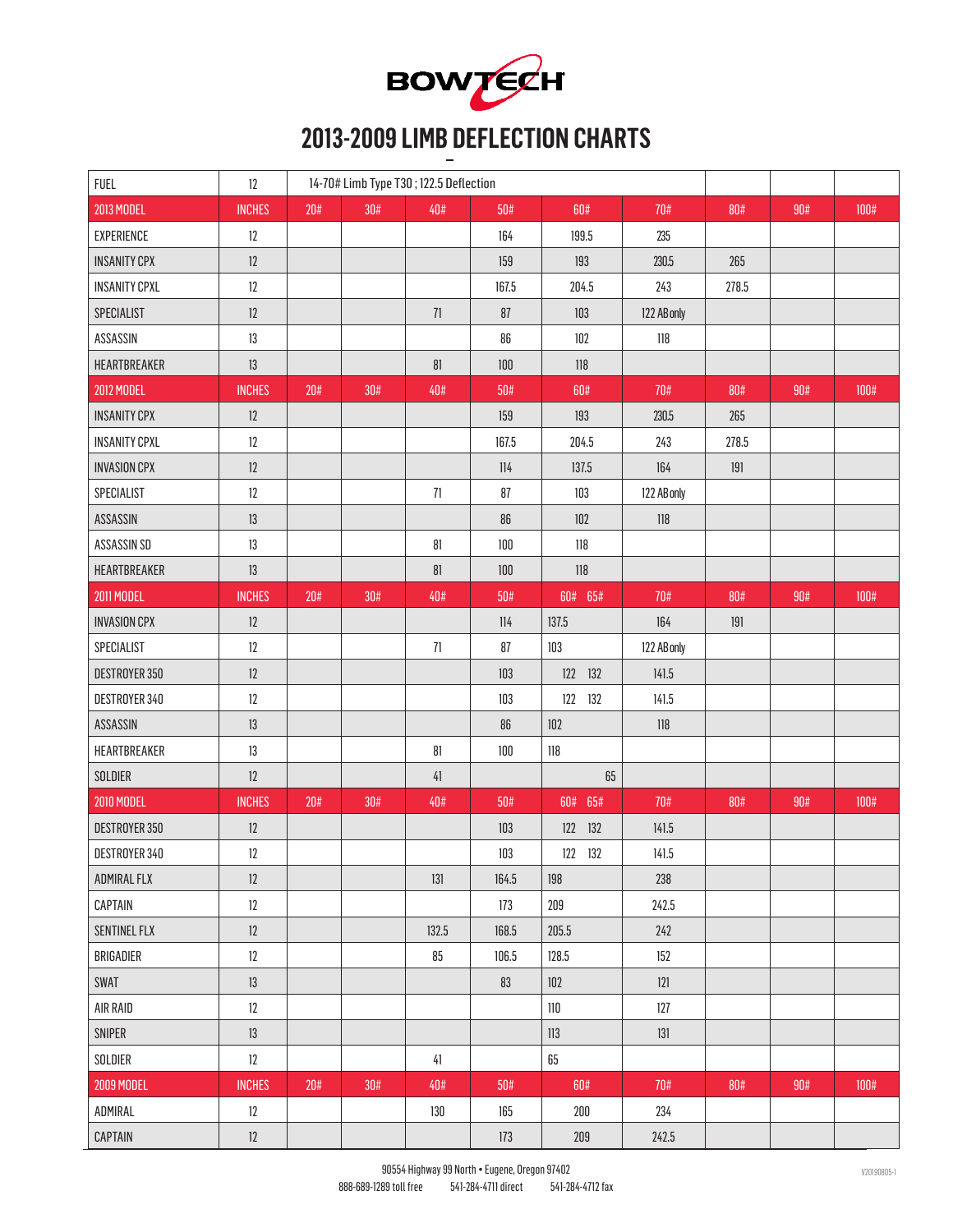

### **2008-2006 LIMB DEFLECTION CHARTS**

| <b>SENTINEL</b>   | 12            |     |      | 132.5  | 168.5    | 205.5    | 242      |        |     |      |
|-------------------|---------------|-----|------|--------|----------|----------|----------|--------|-----|------|
| BRIGADIER         | 12            |     |      | 85     | 106.5    | 128.5    | 152      |        |     |      |
| 82 AIRBORNE       |               |     |      |        | 87       | 105      | 118      |        |     |      |
| AIR RAID          |               |     |      |        |          | $110\,$  | 127      |        |     |      |
| SWAT              | $13\,$        |     |      |        | 83       | 102      | 121      |        |     |      |
| SNIPER            | $13\,$        |     |      |        |          | 113      | 131      |        |     |      |
| <b>2008 MODEL</b> | <b>INCHES</b> | 20# | 30#  | 40#    | 50#      | 60#      | 70#      | $80\#$ | 90# | 100# |
| 82 AIRBORNE       | 12            |     |      |        | 87       | 105      | 118      |        |     |      |
| 101 AIRBORNE      | 13            |     |      |        | 65       | 77       | 86       |        |     |      |
| GENERAL           | 12/Split      |     |      |        | 230/190* | 230/270* | 270/310* |        |     |      |
| GUARDIAN          | 12/Split      |     |      |        | 139      | 172      | 205      |        |     |      |
| COMMANDER         | 12/Split      |     |      |        | 214      | 264      | 316      |        |     |      |
| ALLEGIANCE        | $13\,$        |     |      |        | $70\,$   | 85       | $100\,$  |        |     |      |
| EQUALIZER         | 13            |     | $44$ | 64     | 79       | $100\,$  |          |        |     |      |
| CONSTITUTION      | 13            |     |      | 73     | 92       | $113$    | 132      |        |     |      |
|                   |               |     |      |        |          |          |          |        |     |      |
| TOMKAT            | 14.5          |     |      |        | 53       | 64       | 76       |        |     |      |
| <b>2007 MODEL</b> | <b>INCHES</b> | 20# | 30#  | 40#    | 50#      | 60#      | 70#      | 80#    | 90# | 100# |
| CONSTITUTION      | $13\,$        |     |      | $73\,$ | 92       | 113      | 132      |        |     |      |
| EQUALIZER         | 13            |     | 44   | 64     | 79       | 100      |          |        |     |      |
| <b>TRIBUTE</b>    | 13            |     |      |        | 83       | 94       | 113      | 128    | 144 | 165  |
| ALLEGIANCE        | 13            |     |      |        | $70$     | 85       | 100      |        |     |      |
| <b>TOMKAT</b>     | 14.5          |     |      |        | 53       | 64       | 76       |        |     |      |
| GUARDIAN          | 12 SPLIT      |     |      |        | 139      | $172$    | 205      |        |     |      |
| COMMANDER         | 12 SPLIT      |     |      |        | 142      | 176      | 208      |        |     |      |
| 2006 MODEL        | <b>INCHES</b> | 20# | 30#  | 40#    | 50#      | 60#      | 70#      | $80\#$ | 90# | 100# |
| <b>TRIBUTE</b>    | $13$          |     |      |        | 83       | $100\,$  | 113      | 128    | 144 |      |
| ALLEGIANCE        | 13            |     |      |        | 75       | 87       | 100      |        |     |      |
| <b>TOMKATE</b>    | 14.5          |     |      |        | 53       | 64       | 76       |        |     |      |
| EQUALIZER         | 13            |     | 47   | 62     | 83       | 100      |          |        |     |      |
| OLD GLORY         | 14.5          |     |      |        | 53       | 64       | 76       |        |     |      |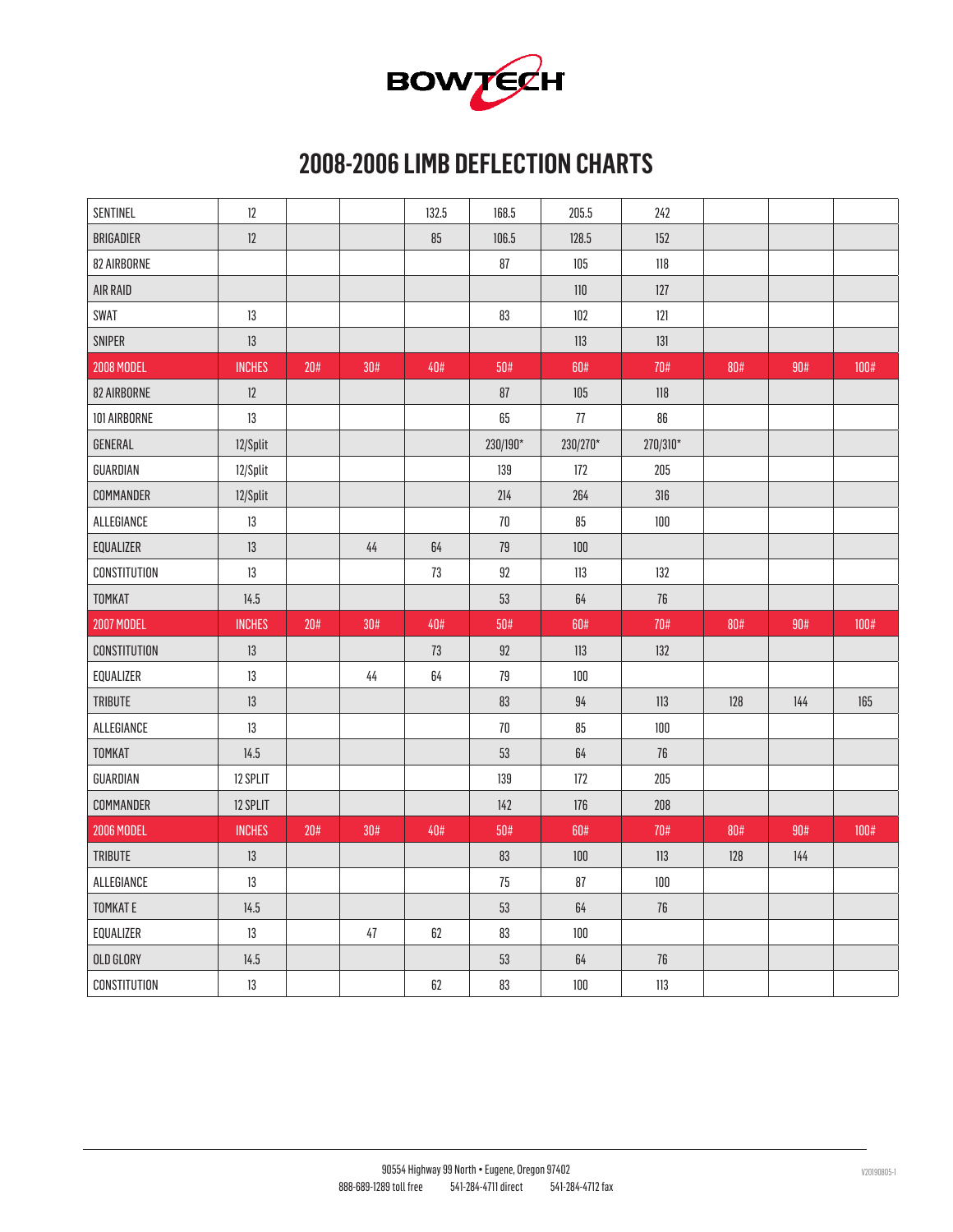

### **2005-2003 LIMB DEFLECTION CHARTS**

| PBR CF CKECK LIMBS      | $13\,$        |        |            |        | 62     | 75         | 87      |         |         |                |
|-------------------------|---------------|--------|------------|--------|--------|------------|---------|---------|---------|----------------|
| 2005 MODEL              | <b>INCHES</b> | 20#    | 30#        | 40#    | 50#    | 60#        | 70#     | 80#     | 90#     | $100\text{\#}$ |
| <b>ALLEGIANCE VFT</b>   | 13            |        |            |        | 75     | 87         | $100\,$ | 113     | $128$   | 141            |
| BLACKKNIGHT             | 13            |        |            |        | $47\,$ | 59         | 71      |         |         |                |
| <b>CONSTITUTION</b>     | 13            |        |            | $62\,$ | 75     | ${\bf 87}$ | 100     |         |         |                |
| DEFENDER VFT            | 13            |        |            |        | $62\,$ | 75         | 87      |         |         |                |
| INDEPENDENCE            | 13            |        |            |        | $62\,$ | 73         | 83      |         |         |                |
| <b>JUSTICE VFT</b>      | 13            |        |            |        | $62\,$ | 75         | 87      |         |         |                |
| <b>LIBERTY VFT</b>      | 13            |        |            |        | $62\,$ | 75         | 87      |         |         |                |
| MIGHTY MITE VFT         | 13            |        |            |        | 59     | 71         | 83      |         |         |                |
| MIRANDA                 | 14.5          |        |            | 42     | 53     | 64         |         |         |         |                |
| OLD GLORY               | 14.5          |        |            |        | 53     | 64         | 76      |         |         |                |
| PATRIOT VFT             | 13            |        |            |        | 59     | 73         | 83      |         |         |                |
| PBR CF                  | 13            |        |            |        | 63     | 75         | 87      |         |         |                |
| RASCAL                  | 12            | 27     | $\sqrt{4}$ | 56     |        |            |         |         |         |                |
| TOMKAT                  | 14.5          |        |            |        | 48     | 60         | $70\,$  |         |         |                |
| <b>2004 MODEL</b>       | <b>INCHES</b> | $20\#$ | 30#        | 40#    | 50#    | 60#        | 70#     | 80#     | 90#     | $100\text{\#}$ |
| BLACKHAWK               | 13.5          |        |            | 46     | 61     | 73         | 85      |         |         |                |
| <b>BLACKHAWK2</b>       | 13            |        | 46         | $61\,$ | 73     | 85         |         |         |         |                |
| BLACKNIGHT              | 13            |        |            |        | 47     | $59\,$     | $71\,$  |         |         |                |
| <b>EXTREME VFT S/C</b>  | 13.5          |        |            |        | $61\,$ | 73         | $85\,$  | 97      | $109\,$ | $120\,$        |
| <b>JUSTICE VFT</b>      | 13            |        |            |        | 62     | 75         | $87\,$  | $100\,$ |         |                |
| LADYHAWK                | 13.5          |        | 46         | $61\,$ | 73     | $85\,$     |         |         |         |                |
| <b>LIBERTY VFT</b>      | 13            |        |            |        | 62     | 75         | 87      | $100\,$ |         |                |
| MIGHTY MITE VFT         | 13            |        |            |        | 59     | 71         | 83      |         |         |                |
| PRO 40 (T) S/C          | 14.5          |        |            |        | $60\,$ | 71         | 81      |         |         |                |
| PRO 40 (T) W/C          | 14.5          |        |            | 29     | $39\,$ | $48\,$     | $57\,$  | $71\,$  |         |                |
| PATRIOT VFT S/C         | 13            |        |            |        | 59     | 73         | 85      | 97      |         |                |
| PATRIOT VFT D/C         | 14.5          |        |            |        | $42\,$ | $51\,$     | 63      |         |         |                |
| SAMSON VFT              | 131/2         |        |            |        |        |            |         | 97      | 109     | 120            |
| TOMKAT                  | 14.5          |        |            |        | $60\,$ | $71\,$     | 83      |         |         |                |
| RASCAL                  | $12\,$        | 25     | 41         | 56     |        |            |         |         |         |                |
| 2003 MODEL              | <b>INCHES</b> | $20\#$ | 30#        | 40#    | 50#    | 60#        | $70\#$  | $80\#$  | 90#     | $100\#$        |
| BLACKKNIGHT PRO (S) D/C | 13.5          |        |            |        | 48     | 61         | 73      | 85      | 97      | 109            |
| BLACKKNIGHT PRO (T) D/C | 13.5          |        |            |        | $48\,$ | $61\,$     | 73      | $85\,$  | $97\,$  | 109            |
| BLACKHAWK               | 13.5          |        |            | 48     | $61\,$ | $73\,$     | 85      |         |         |                |